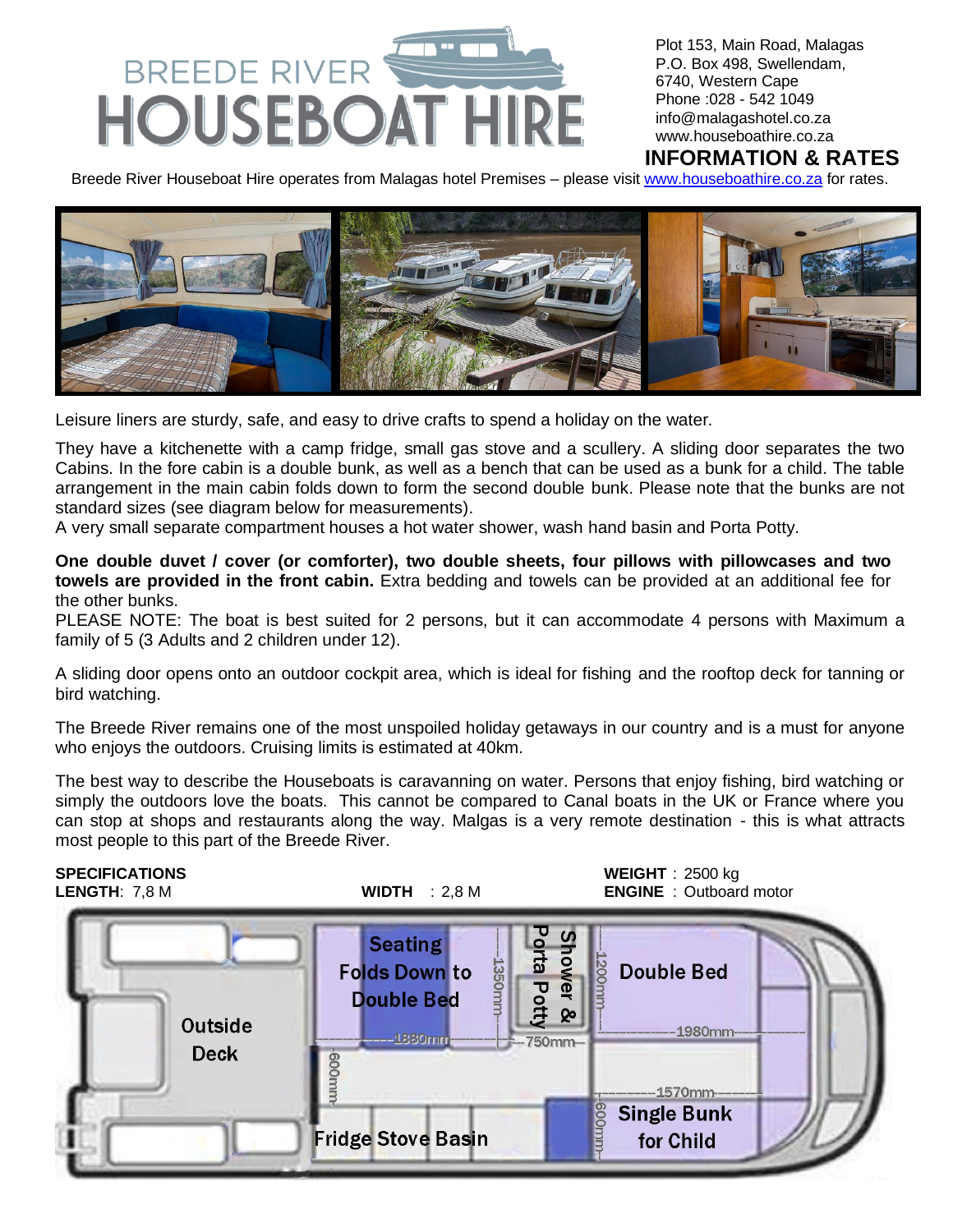

## **It is vitally important that the responsible person / Skipper of the boat read and understand this information and all other information sent by e-mail before boarding the boat.**

These rules and regulations are prescribed to us by SAMSA (South African Maritime Authority) and through years of experience to ensure your safety and the safety of the boats as well as the conservation of this beautiful river.

#### **SKIPPERS LICENCE**

No Skippers Licence required, however if you are in possession of a valid skipper's license, **please remember to bring it with.** If you do NOT have a Skippers License you will have to do a practical test on arrival, please remember to bring your ID or Drivers licence. Study material will be provided, and a practical demonstration will follow. If successful you will receive a Restricted Interim Certificate of Competence. A theoretical test will also be done on arrival for all persons who will Skipper a Houseboat. A 40 question self-assessment will be emailed once a booking is made.

#### **BOARDING TIME**

**Check In: 14h00 to 17h00**. Please feel free to arrive from 12:00, as you are required to read the **INSTRUCTIONS; CONDITIONS OF HIRE; A GUIDE TO THE RULES AND REGULATIONS FOR BOATING ON THE RIVER / RIVER SKIPPERS CURRICULUM** and also complete all paperwork before boarding.

If you arrive between 17h00 and 19h30 you may board the boat, but the key and instructions will be handed over at 08h00 the following day. Please inform us of late arrivals (arriving after 17h00). No Boarding will be permitted after 19h30.

#### **RETURN TIMES**

**09h00** on day of return. In case of early checkout please be at the Jetty no later than **16h00.** We strongly advise you sleep (moor/park the houseboat) before sunset at the jetty the day before departure as the river is tidal. It is essential you phone Reception in order to get assistance in parking the houseboat. **No early boarding or late returns unless on prior arrangement. A fee will be charged for late returns @ R100 per ½ hour.**

#### **SECURITY DEPOSIT**

A security deposit of R10 000 is needed to cover any damages, expenses or loss of income incurred to Houseboat Hire. Insurance indemnifies the hirer against accidental loss or damage to the boat or its equipment. Any claim is subject to an excess of **R10,000.00** to be borne by the hirer. THIS DOES NOT COVER COLLISIONS / ACCIDENTS WITH THE FERRY, OR IF THE TERMS, CONDITIONS / INSTRUCTIONS ETC. ARE NOT ADHERED TO.

#### **DAMAGES**

The hirer shall pay for any damage or wear to the propeller and or any loss or damage to the boat or its equipment up to the deposit, including damage to the outboard motor caused by overheating or negligence.

#### **CLEANING FEE**

R300-00 payable on departure.

#### **INDEMNITY**

HOUSE BOAT HIRE CC, its members and employees will not be held responsible for any death or personal injury to the hirer or his party.

#### **EXTRA BEDDING**

Extra bedding can be provided at a **R250** hire fee per set for the duration of your stay.

#### **COMMUNICATION**

Please ensure you have a Mobile Phone (With South African Contact Number) with car Charger for Communication. Please also provide us with this number in case of emergency / warning (weather) and ensure it is available at all times of the hire period so we can contact you.

#### **PENALTIES**

Houseboat Hire has the right to penalize the Hirer if not adhering to the rules or repossess the boat in serious cases.

#### **The boats are fitted with 12V DC Supply (Similar to Car Cigarette Lighter Plug)**

No Pets are allowed on board.

No Open Fires (Braais) are allowed on board due to gas and fuel regulations.

**No Boats/Canoes/Watercrafts to be towed behind the Houseboats**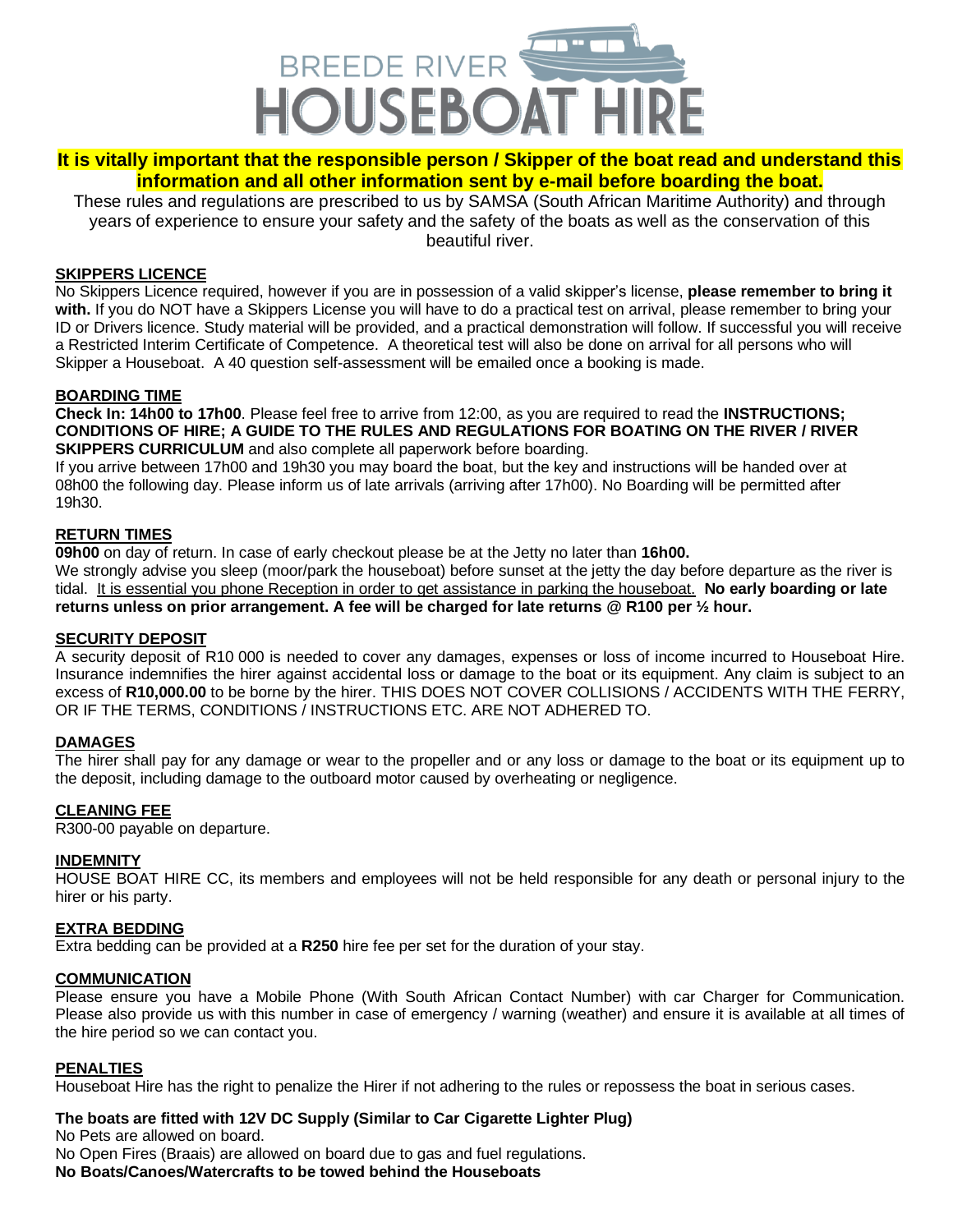

#### **NAVIGATION RESTRICTIONS**

Please note the Houseboats are fitted with Satellite tracking.

- **NO Boat will be allowed to depart unless there are at least 2 able bodied persons aboard. (One Person to lower and lift the anchor and one person to navigate the boat)**
- **NO cruising is permitted after sunset and before sunrise.**
- **The hirer SHALL NOT take the boat over 10km upstream of the Hotel, the highest overnight point is just after Plot 1, Area 1.**
- **The hirer SHALL NOT take the boat closer to the river mouth than 7km or 3 km upstream of the "Breede River Lodge" or "Green Point" opposite Moddergat, which is the long jetty on the right-hand side going down river.**
- **The overnight limitation, 1 km upstream of the White House opposite the Slang River, must be observed.**
- **The boat may not be moored, tied up or anchored over night nearer than 20m from the side of the riverbank.**
- **The boat shall at all time be under the control of a competent person 21 years of age or older with a valid skipper's license and previous power boating experience.**
- **The boat must not be left unattended at any time.**
- **The boat may not be moored at any jetty or harbor other than the jetty at Malagas Hotel.** These boats are very heavy and our jetty has been built to hold their weight. **DO NOT moor the houseboat on the Boathouse Pizzeria / Pub OR Bush Pub Jetties**, their Jetties cannot hold the weight of the Houseboats.

#### **FISHING ON THE BREEDE RIVER**

**PLEASE NOTE:** Fishing Licenses required for fishing in the Breede River (Sea Fishing). These Licenses are obtainable at your nearest Post office. NO fishing licenses available in Malagas, the closest towns to Purchase them is Swellendam (45km), Witsand (35km) or Bredasdorp (60km)

#### **BAN ON NIGHT FISHING ON THE LOWER BREEDE RIVER**

Prohibition of fishing and gear. No person shall, except under a permit for scientific research, fish or attempt to fish, from either a vessel or the shore in the Estuary, between the hours of 20h30 of any day and 05h00 of the following day. All fishing gear onboard a vessel, or on the shore, in the Estuary between the hours of 20h30 of any day and 05h00 of the following day, shall be stowed in such a manner that fishing lines are completely spooled and that fishing hooks are unbaited.

This is regulated by the Lower Breede River Concervancy/Cape Nature/SAPS. They can fine you around R2000.

# **ITEMS YOU SHOULD CONSIDER BRINGING ARE**

- 
- 
- 
- 
- 
- ✓ **Camera**
- ✓ **Books**
- 
- 
- 
- ✓ **Cadac Gas Braai**
	- ✓ **Torch**
- ✓ **Sleeping bags** ✓ **Toiletries** ✓ **Wine Glass** ✓ **Towels** ✓ **Insect Repellent** ✓ **Beer / Tall Glasses**
	-
- ✓ **Games - cards etc.** ✓ **First Aid Kit** ✓ **Children's Life Jackets (Comfortable fit)**
- ✓ **Bathing suits** ✓ **Suntan Lotion** ✓ **Light fishing tackle and bait (Fishing License)**
- ✓ **Binoculars** ✓ **Sun Umbrella** ✓ **Radio / Tape / CD (Battery operated)**
	- ✓ **Cell phone adapter to charge from vehicle cigar lighter**

#### **THINGS THAT YOU WILL FIND ON THE HOUSE BOAT**

| Camp Fridge          | Kettle             | <b>Bread Knife</b>   | 4 Pillows / pillow cases |
|----------------------|--------------------|----------------------|--------------------------|
| Gas Stove Oven       | Corkscrew          | Utility knife        | 3 Rolls toilet paper     |
| <b>Cutting Mat</b>   | Tin opener         | 5 forks              | 2 Towels                 |
| Drying tray          | Potato Peeler      | 5 Knives             | 2 Refuse bags            |
| Ice bucket with ice  | 5 Mugs             | 5 Dessert spoons     | Dishwashing Sponge       |
| Fly swatter          | 5 Tumblers (Glass) | 5 Tea spoons         | Dish Cloth               |
| Ash tray             | Large bowl         | 3 Pots all with lids | <b>Bucket</b>            |
| 10It Water Container | Egg lifter         | Frying pan           | Dishwashing liquid       |
| 5 Plates             | Large Spoon        | Duvet / cover        | Mop                      |
| 5 Cereal Bowls       | Large Fork         | 2 Sheets             | Dustpan / Brush          |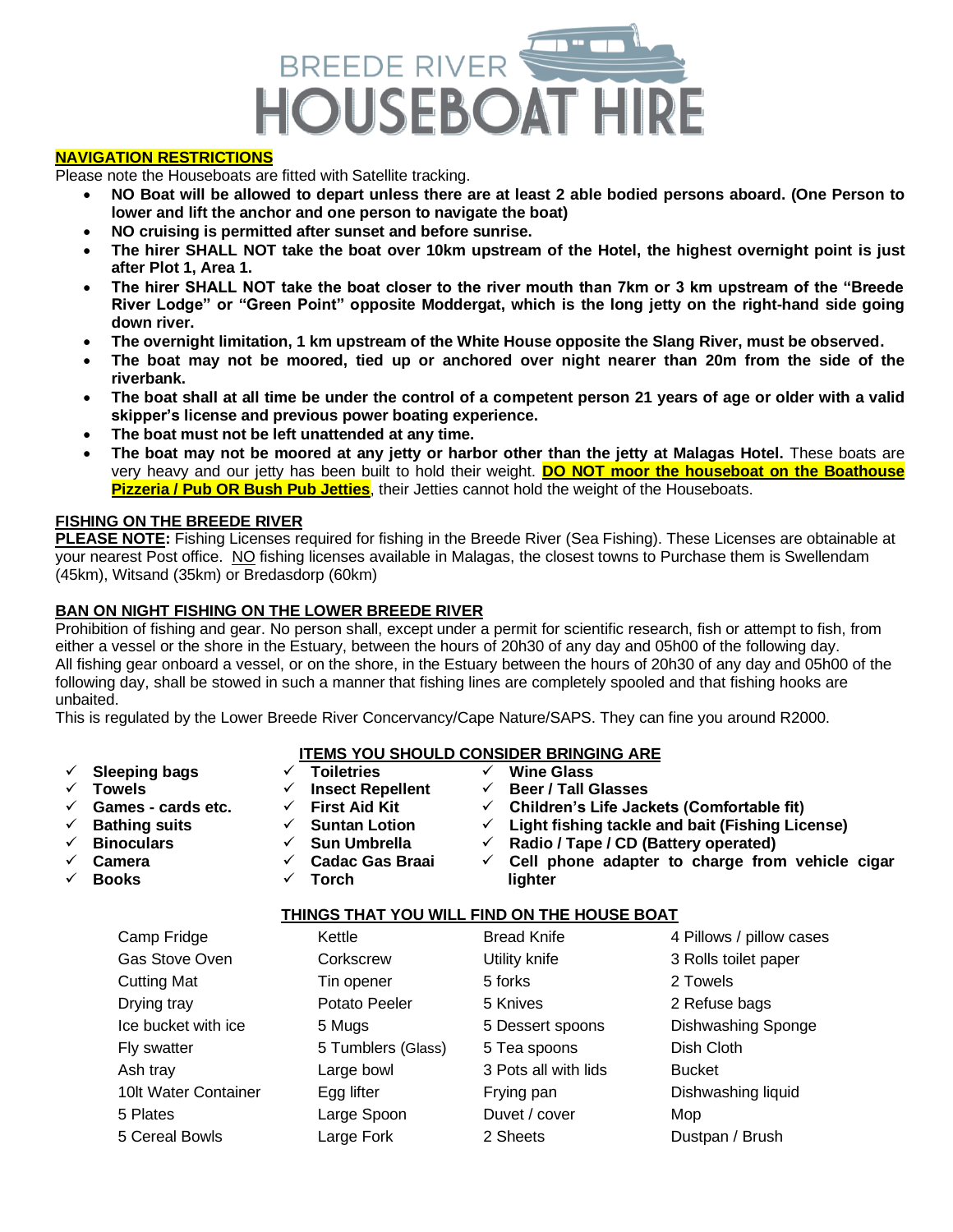

**[www.houseboathire.co.za](http://www.houseboathire.co.za/) Tel: 028 542 1049 e-mail[: info@malagashotel.co.za](mailto:info@malagashotel.co.za)**

## **HOUSEBOAT HIRE RATES**

| <b>PRICE PER NIGHT FOR UP TO 4 PERSONS</b><br><b>SEASONS</b> |                           |                           |
|--------------------------------------------------------------|---------------------------|---------------------------|
| <b>LOW SEASON</b>                                            | <b>Sunday to Thursday</b> | <b>Friday to Saturday</b> |
| 1 May 2022 to 31 August 2022                                 | R 1800                    | R 1900                    |
| 1 May 2023 to 31 August 2023                                 | Minimum 2-Night Stay      |                           |
| <b>MID SEASON</b>                                            | <b>Sunday to Thursday</b> | <b>Friday to Saturday</b> |
| 1 September 2022 to 15 December 2022                         |                           | R 2200                    |
| 9 January 2023 to 30 April 2023                              | R 2000                    |                           |
| 1 September 2023 - 14 December 2023                          | Minimum 2-night Stay      |                           |
| <b>HIGH SEASON</b>                                           | <b>Daily</b>              |                           |
| 16 December 2022 - 8 January 2023                            | R 2500                    |                           |
| Easter: 7 April 2023 - 10 April 2023                         |                           |                           |
| 15 December 2023 - 7 January 2024                            | Minimum 3-Night Stay      |                           |

# **15% Discount:**

Low & Mid Season Bookings for a 3-night stay.

# **20% Discount:**

Low & Mid Season Bookings for a 4-night stay.

# **25% Discount:**

Low & Mid Season Bookings for a stay of 5-nights or more.

# **PAYMENT POLICY**

## **1.) HIRE FEE**

**A 50% deposit of the Hire Fee confirms your booking**. Deposits to be paid by credit card or EFT. Cheque deposits are not accepted. The balance of the hire fee must be paid 2 weeks before arrival.

- **2.) SECURITY DEPOSIT (Please note this payment must not be paid prior to arrival and can ONLY be done by Credit Card).** The **Security Deposit** in case of loss or damages is R10,000.00**.**
- **3.) Boat Fuel = Fuel/Oil mix** Contact us for the latest price per liter of **Houseboat Fuel**. The fuel tank holds 150 liters of fuel.  **Fuel price subject to change without further notice.**

**SECURITY DEPOSIT: To be paid on arrival by an Authorization Only on a Credit Card (Block, can take up to 5 working days to release after departure). NOT payable by Debit Card, Cash or EFT.**

This means the Security Deposit of R10 000.00 is due on arrival: **we do an authorization (Block) on a Credit Card (Not Debit Card/Cash)**. This can only be done at reception on arrival. On departure we reverse this transaction less losses and damages if any.

#### **CANCELLATION POLICY**

In case of enforced cancellation, written notification should be given immediately.

If cancelled or modified up to 14 days before date of arrival, 50% of the total price of the reservation will be charged. **If cancelled later or in case of no-show, the total price of the reservation will be charged.**